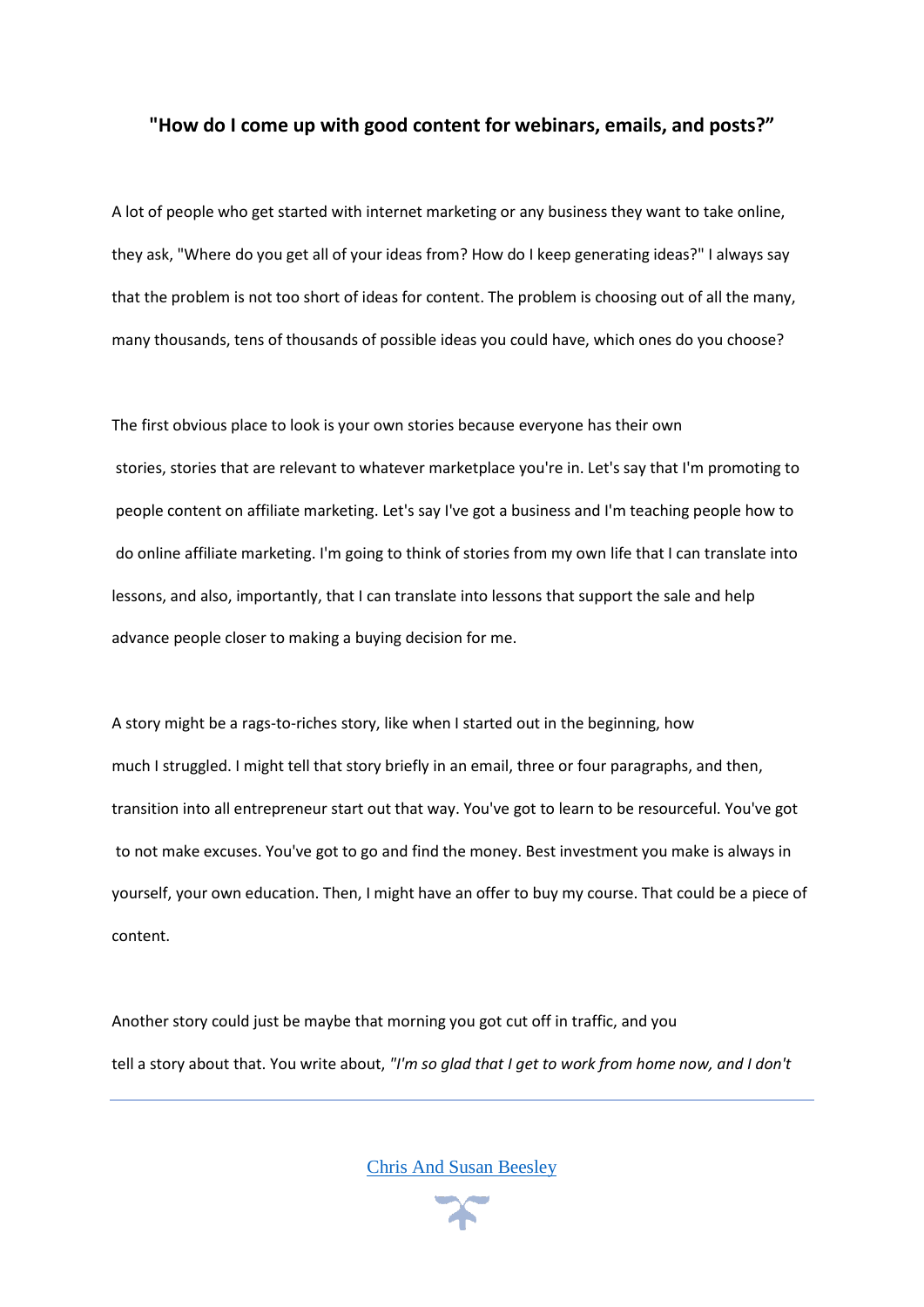*have to put up with that and sit in traffic every day*," assuming that's true.

You can always look at your own stories. Like you and I, we're here in Costa Rica right now. Your audience you're marketing to, if you are promoting more products, it's business owners and aspiring business owners. So you could talk about how this is really a nice break and it's great you have this lifestyle now.

Maybe you're making the transition into it. You're not full-time in your online business, but you're making the transition. You could tell a story about where we are this afternoon and how you are creating content and just thinking, "*How great is this, being able to travel around the world?*" We could go on and on and on, but your own stories, that's the first place.

Second place is leverage your audience. Whether you have 10 people on your list or 10,000 people on your list, they have questions. They have lots of questions. See what I'm doing right now. I'm up to Episode almost 700 for this series and I don't have to come up with any of the content ideas. My audience, you, you asked me the questions, and then, I answer. If I had to come up with every idea myself, this would be very hard to get done each day. But the good thing is I have you guys to provide questions.

You could do that with videos. You could do that with blog posts. You can have a webinar where people show up and ask you questions, and you focus it on one topic. You tell people, "*I'm going to do a short session, 15 minutes on this topic, but then, I'm going to answer questions specifically about this topic*." People show up, they get your little bit of content, they ask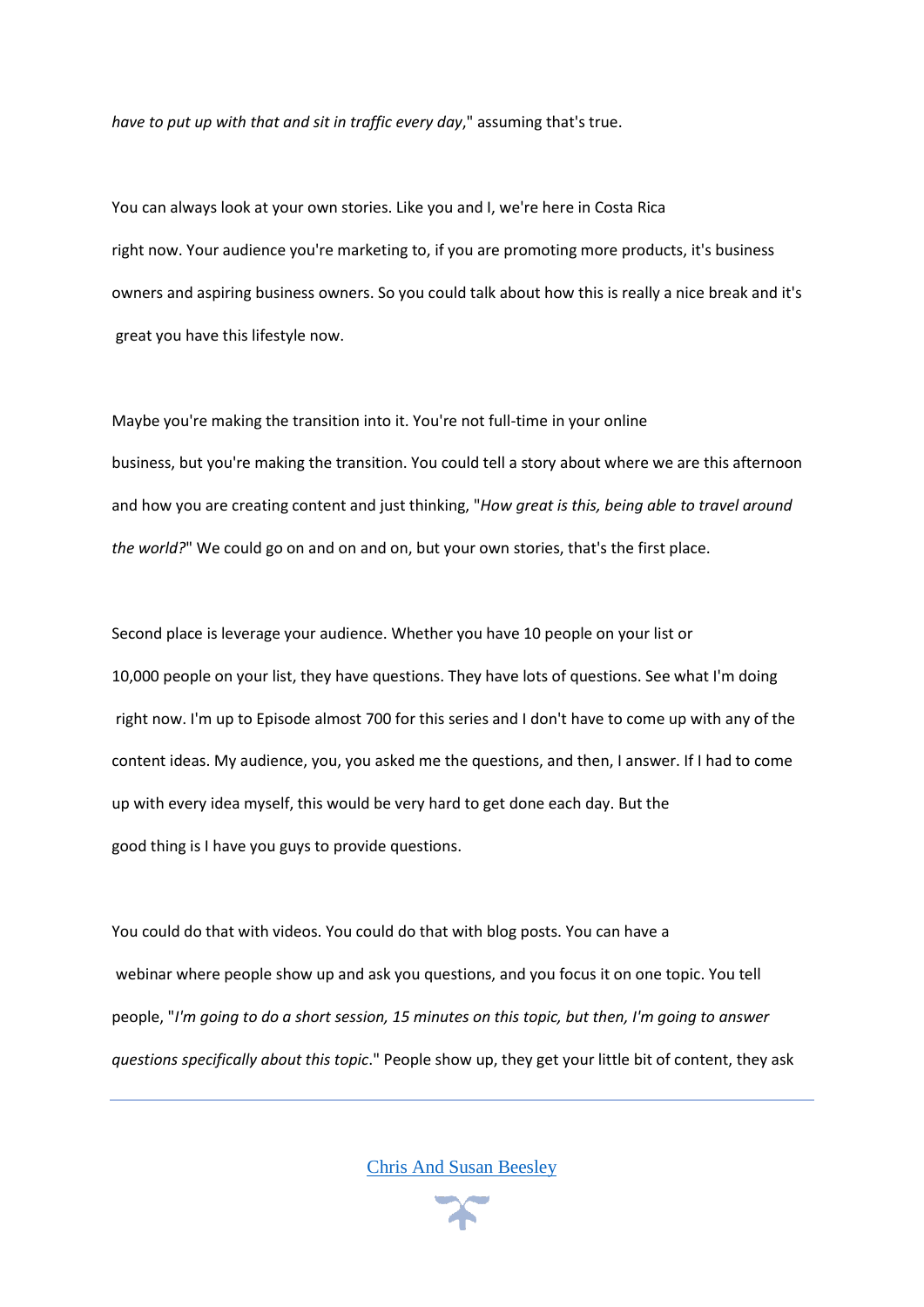their questions, you end up talking for maybe an hour.

Then, you take that video, that webinar which you've now recorded and turned into a video, and you cut it up, so every question is a little segment. It might be two minutes, it might be 10 minutes. Then, you put them on YouTube, and now, you've got YouTube videos. Then, you leverage your existing content. If you have a bunch of videos out there, you can strip the audio away. I could take all the audio away from these episodes, and then, we could put them on iTunes as a podcast. Now, you double your output for no extra work because you're leveraging your work.

Same with writing emails. If you write an email and it's a great email, then take that email, put it on your blog, and now, it becomes a blog post. Now, it's timeless. It's there forever.

Or if you write an email, you then might do a video around that email and go a little bit more in-depth in the video, but you're not starting out from scratch. You have your raw materials in front of you. That's another way that you can create content.

You can look around at what your competitors are doing. You could be doing this for a lot longer and see what type of content do they talk about, and then, you provide your take on it.

We're standing on a catamaran boat here. Let's say you were in the industry of manufacturing boats, and you were just making your entrance into that industry. You might look at what do the biggest companies that manufacture catamarans, what do they talk about in their